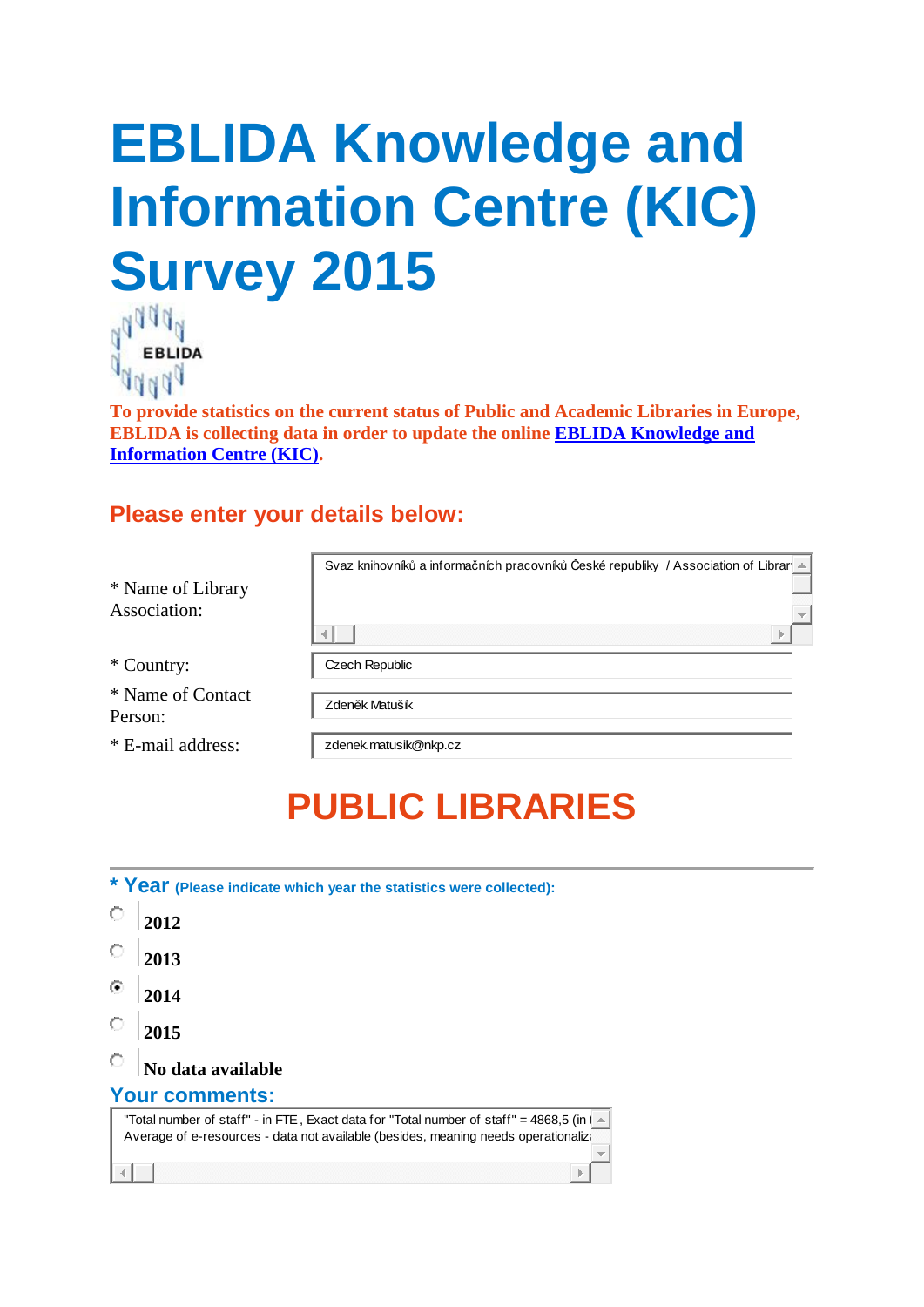|                                | <b>Total Number of Public Libraries:</b>      |
|--------------------------------|-----------------------------------------------|
| 5359                           |                                               |
|                                | <b>Total Number of registered users:</b>      |
| 1406614                        |                                               |
| <b>Total Media stock:</b>      |                                               |
| 57721237                       |                                               |
| <b>Total Loans:</b>            |                                               |
| 61957944                       |                                               |
| <b>Total Visits:</b>           |                                               |
| 56493170                       |                                               |
| <b>Total Number of staff:</b>  |                                               |
| 4868,5                         |                                               |
| <b>Average of e-resources:</b> |                                               |
|                                |                                               |
|                                | Total e-visits (No. of hits to the websites): |
| 24178055                       |                                               |
|                                |                                               |

### **Academic Libraries (including National and University Libraries)**

| * Year (Please indicate which year the statistics were collected):                                      |
|---------------------------------------------------------------------------------------------------------|
| O<br>2012                                                                                               |
| О<br>2013                                                                                               |
| ⊙<br>2014                                                                                               |
| О<br>2015                                                                                               |
| O<br>No data available                                                                                  |
| О<br>Your comments:                                                                                     |
| "Total number of academic libraries" includes the National Library.                                     |
| Average of e-resources - data not available (meaning needs operationalization) - $e \blacktriangledown$ |
|                                                                                                         |
| <b>Total Number of Academic Libraries:</b>                                                              |
| 63                                                                                                      |
| <b>Total Number of registered users:</b>                                                                |
| 414638                                                                                                  |
| <b>Total Media stock:</b>                                                                               |
| 19627168                                                                                                |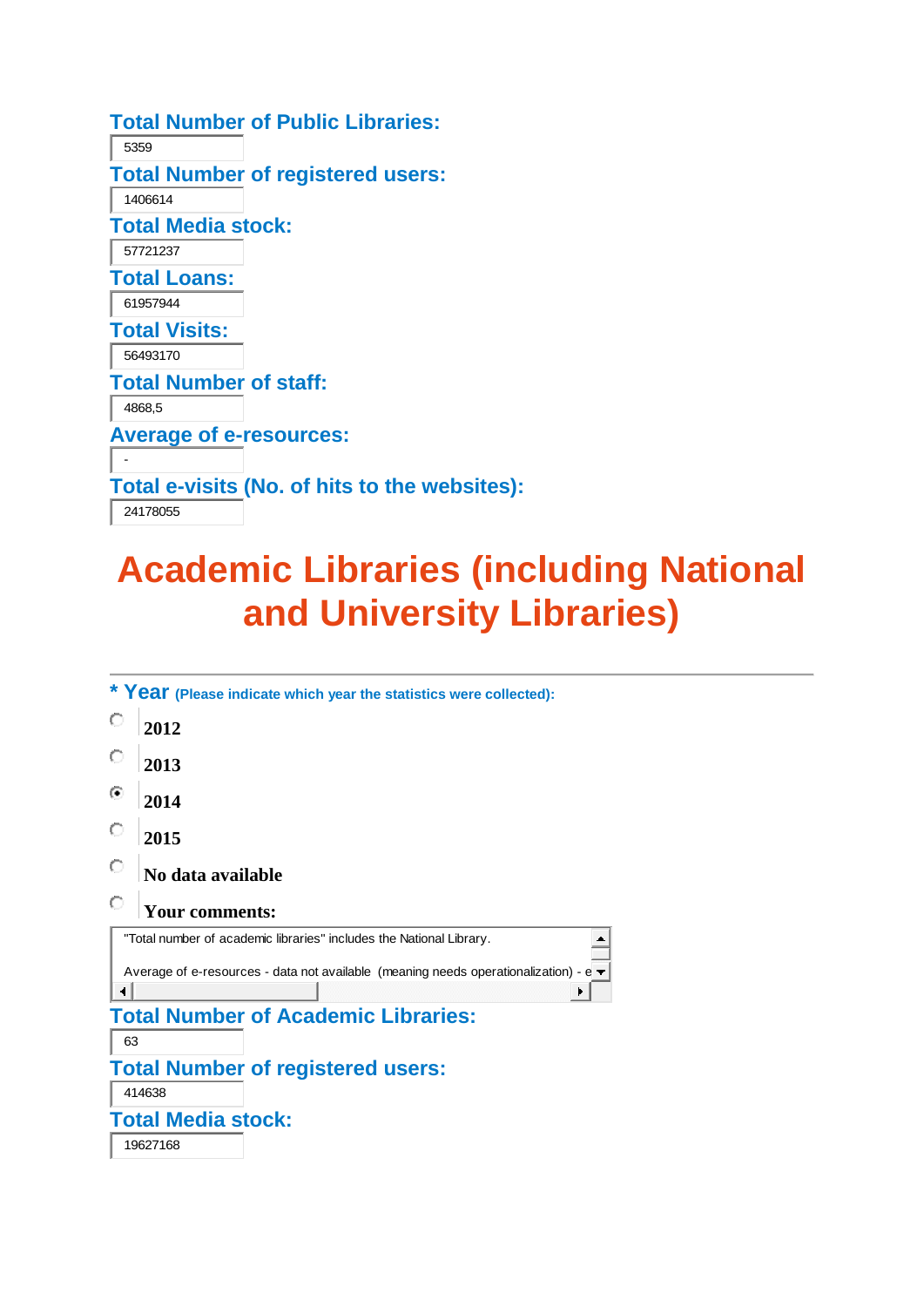| <b>Total Loans:</b>            |                                              |
|--------------------------------|----------------------------------------------|
| 2354684                        |                                              |
| <b>Total Visits:</b>           |                                              |
| 7660175 - NL                   |                                              |
| <b>Total Number of staff:</b>  |                                              |
| 1318                           |                                              |
| <b>Average of e-resources:</b> |                                              |
|                                |                                              |
|                                | Total e-visits (No. of hits to the websites) |
| 2063789 - NL                   |                                              |

## **Library Legislation, Fixed book price & Reduced VAT**

| * Is there a library act (law) in your country? |   |
|-------------------------------------------------|---|
| ⊽<br><b>Yes</b>                                 |   |
| N <sub>0</sub>                                  |   |
| <b>Your comments:</b>                           |   |
| Law No. 257/2001 Coll.                          | w |
|                                                 |   |
| * Is there a fixed book price in your country?  |   |
| Yes - with Reduced value-added tax (VAT)        |   |
| <b>Yes - without VAT</b>                        |   |
| ⊽<br><b>No - with Reduced VAT</b>               |   |
| <b>No - without VAT</b>                         |   |
| <b>Your comments:</b>                           |   |
| Reduced VAT has been introduced in 2015.        |   |
|                                                 |   |